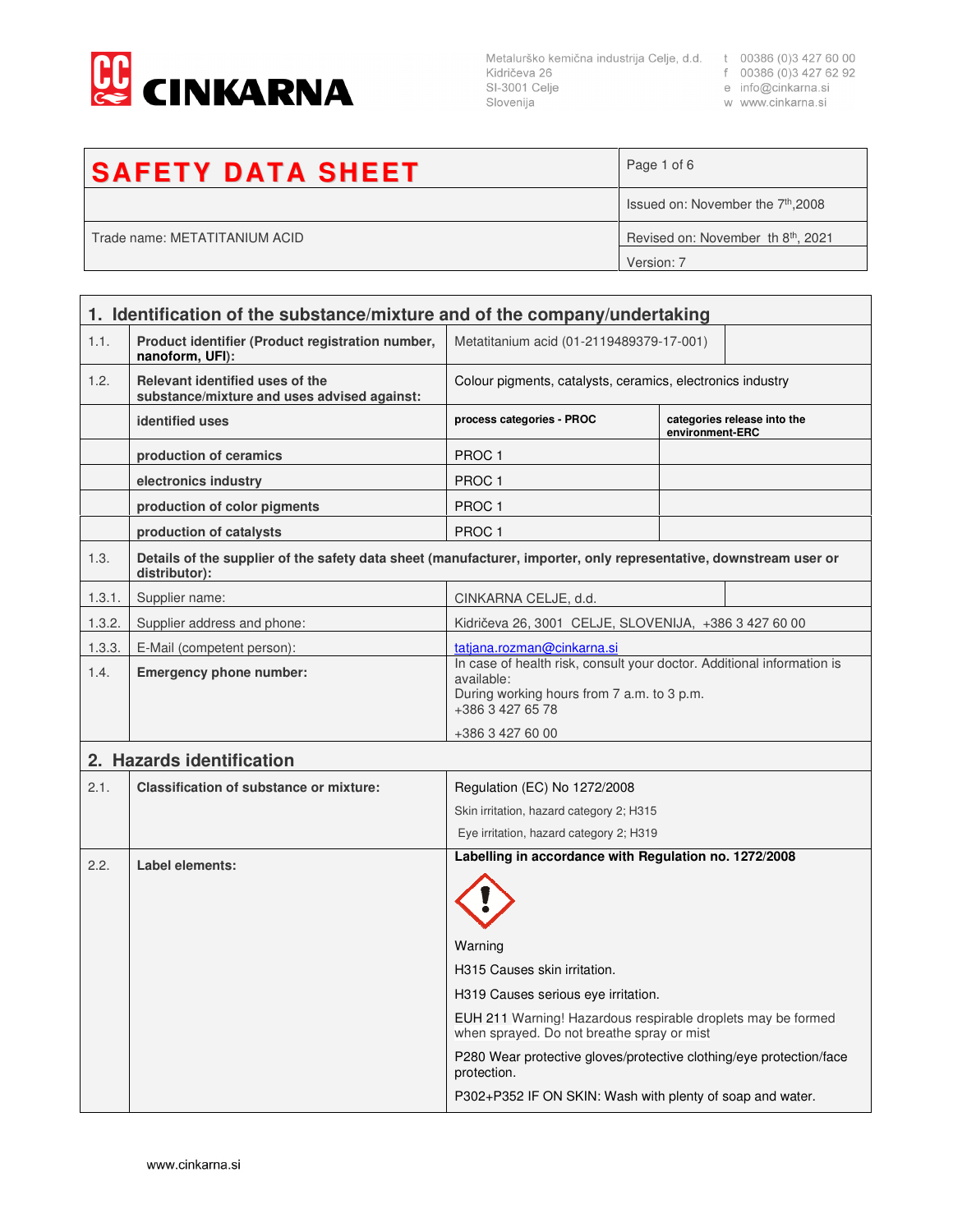| Cinkarna Celje, SAFETY DATA SHEET | Page 2 of 6 |
|-----------------------------------|-------------|
| Trade name: METATITANIUM ACID     |             |

|                             |                                                                                |                                        |                                                   | Continue rinsing.                                                                                                                        | P305+P351+P338 IF IN EYES: Rinse cautiously with water for<br>several minutes. Remove contact lenses, if present and easy to do.                               |                                                                                                                          |
|-----------------------------|--------------------------------------------------------------------------------|----------------------------------------|---------------------------------------------------|------------------------------------------------------------------------------------------------------------------------------------------|----------------------------------------------------------------------------------------------------------------------------------------------------------------|--------------------------------------------------------------------------------------------------------------------------|
|                             |                                                                                |                                        |                                                   |                                                                                                                                          | P501 Dispose of contents/container - neutralized and disposed of in<br>accordance with national laws.                                                          |                                                                                                                          |
| 2.3.                        | <b>Other hazards:</b>                                                          |                                        |                                                   | None                                                                                                                                     |                                                                                                                                                                |                                                                                                                          |
| 3.                          | <b>Composition/information on ingredients</b>                                  |                                        |                                                   |                                                                                                                                          |                                                                                                                                                                |                                                                                                                          |
| 3.1.                        | Substances/mixture:                                                            |                                        |                                                   |                                                                                                                                          |                                                                                                                                                                |                                                                                                                          |
| /3.2                        |                                                                                |                                        |                                                   |                                                                                                                                          | Mixture of hydrated titanium oxide TiO <sub>2</sub> x X H <sub>2</sub> O (as TiO <sub>2</sub> ) up to 31 %, up to 4,9 % H <sub>2</sub> SO <sub>4</sub> , water |                                                                                                                          |
| Chemical name               |                                                                                | CAS No.<br>EC No.<br>Index No.         | <b>REACH</b><br>Registration No.<br>Reference No. | $\%$<br>wt/vol/max.<br>conc.                                                                                                             | Classification according to<br>Regulation (EC) No 1272/2008<br>(CLP)                                                                                           | SCL,<br>M-factor,<br>ATE                                                                                                 |
| $TiO2 \times 2H2O$          | Hydrated titanium dioxide,                                                     | 236-675-5<br>13463-67-7                | 01-2119489379-17-<br>0014                         | $26% -$<br>31 % as TiO <sub>2</sub>                                                                                                      | Not hazardous substance                                                                                                                                        | Not hazardous substance                                                                                                  |
| Sulfuric Acid,<br>$H_2SO_4$ |                                                                                | 7664-93-9<br>231-639-5<br>016-020-00-8 | 01-2119458838-20-<br>0082                         | 1 ut % - 4,9 ut %                                                                                                                        | skin corr. 1A H314                                                                                                                                             | Skin corr. 1A,<br>H314:C>=15% Skin<br>$Irrit.2$ :<br>$H315:5\% < = C < 15$<br>$%$ , Eye<br>Irrit.2;H319:5% <= C<br>< 15% |
|                             | 4. First aid measures                                                          |                                        |                                                   |                                                                                                                                          |                                                                                                                                                                |                                                                                                                          |
| 4.1.                        | Description of first aid measures:                                             |                                        |                                                   |                                                                                                                                          | Remove contaminated clothing and footwear.                                                                                                                     |                                                                                                                          |
|                             | Inhalation:                                                                    |                                        |                                                   |                                                                                                                                          | Remove victim to fresh air, give oxygen, if breathing is difficult and seek                                                                                    |                                                                                                                          |
|                             |                                                                                |                                        |                                                   |                                                                                                                                          | medical attention if symptom persist.<br>Remove contaminated clothing, wash affected area with water. Seek                                                     |                                                                                                                          |
|                             | Skin contact:                                                                  |                                        |                                                   |                                                                                                                                          | medical attention if symptoms persist.                                                                                                                         |                                                                                                                          |
|                             | Eyes/mycosis contact:                                                          |                                        |                                                   | Flush eyes with lukewarm water, lifting upper and lower eyelids, for at<br>least 15 minutes. Seek medical attention if symptoms persist. |                                                                                                                                                                |                                                                                                                          |
|                             | Ingestion:                                                                     |                                        | assistance.                                       | Rinse mouth with water and drink lots of water, do not incite vomiting, seek medical                                                     |                                                                                                                                                                |                                                                                                                          |
| 4.2                         | Most important symptoms and effects, acute<br>and delayed:                     |                                        | Cause irritation.                                 |                                                                                                                                          |                                                                                                                                                                |                                                                                                                          |
| 4.3.                        | Indication of any immediate medical attention<br>and special treatment needed: |                                        |                                                   | In case of digestion, drink water and seek medical assistance.                                                                           |                                                                                                                                                                |                                                                                                                          |
| 5. Firefighting measures    |                                                                                |                                        |                                                   |                                                                                                                                          |                                                                                                                                                                |                                                                                                                          |
| 5.1.                        | <b>Extinguishing media</b>                                                     |                                        |                                                   |                                                                                                                                          |                                                                                                                                                                |                                                                                                                          |
|                             | Appropriate media:                                                             |                                        |                                                   |                                                                                                                                          | Metatitanium Acid is not flammable and non-explosive. Use suitable                                                                                             |                                                                                                                          |
|                             |                                                                                |                                        |                                                   | extinguishing agents for surrounding materials and type of fire.<br>No data, not flammable suspension                                    |                                                                                                                                                                |                                                                                                                          |
| 5.2.                        | Inappropriate media:                                                           |                                        | Specific hazards arising from the substance or    | No data                                                                                                                                  |                                                                                                                                                                |                                                                                                                          |
| 5.3.                        | mixture:<br><b>Advice for firefighters:</b>                                    |                                        |                                                   | Protective goggles or face shield.                                                                                                       | Protective gloves, protective clothes or apron, watertight shoes or boots.                                                                                     |                                                                                                                          |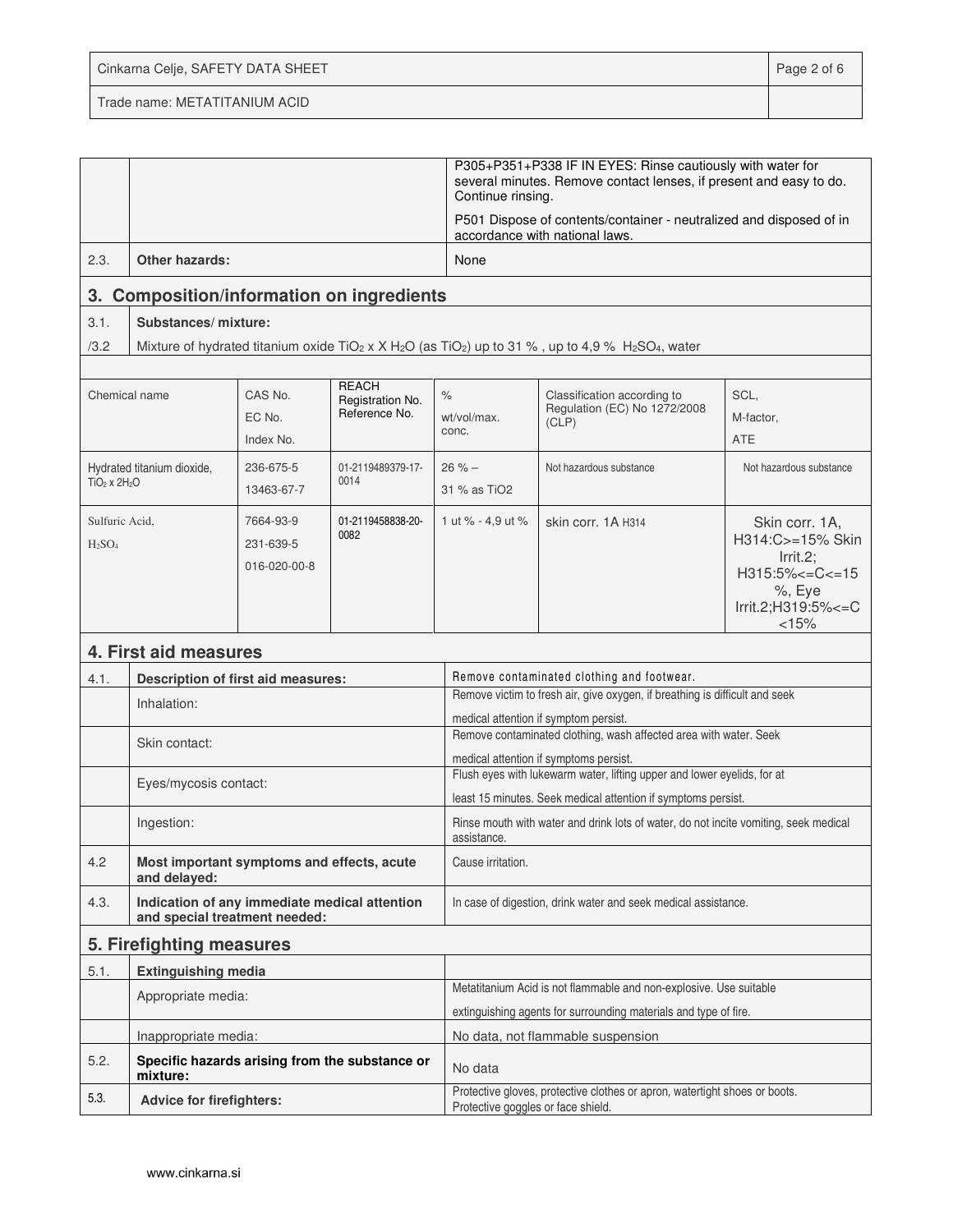Cinkarna Celje, SAFETY DATA SHEET **Page 3 of 6** and 2011 12 and 2012 12 and 2012 12 and 2012 12 and 2012 12 and 201

Trade name: METATITANIUM ACID

|        | 6. Accidental release measures                                                                                                                    |                                                                                                                                                                                                                   |
|--------|---------------------------------------------------------------------------------------------------------------------------------------------------|-------------------------------------------------------------------------------------------------------------------------------------------------------------------------------------------------------------------|
| 6.1.   | Personal precautions protective equipment and<br>emergency procedures                                                                             | Evacuate area. Wear protective clothing, footwear and face shield or goggles within<br>the hazardous area.                                                                                                        |
| 6.1.1. | For non-emergency persons:                                                                                                                        | Remove unauthorized                                                                                                                                                                                               |
| 6.1.2. | For emergency responders:                                                                                                                         | See 8.2.2.                                                                                                                                                                                                        |
| 6.2.   | <b>Environmental precautions:</b>                                                                                                                 | Prevent drainage into water beds and sewer ducts.                                                                                                                                                                 |
| 6.3.   | Methods and material for containment and<br>cleaning up:                                                                                          |                                                                                                                                                                                                                   |
| 6.3.1. | Appropriate spillage retaining techniques (fencing,<br>covering drains, retaining procedures):                                                    | Impoundment embankment                                                                                                                                                                                            |
| 6.3.2. | Appropriate cleaning procedures                                                                                                                   |                                                                                                                                                                                                                   |
|        | Neutralization techniques:                                                                                                                        | Neutralise with lime                                                                                                                                                                                              |
|        | Decontamination techniques:                                                                                                                       | Vacuum up spill Metatitanium Acid or neutralise with lime and then mechanically<br>collect into designated and appropriately marked vessels /containers.                                                          |
|        | Absorbent materials:                                                                                                                              | Lime                                                                                                                                                                                                              |
|        | Cleaning techniques:                                                                                                                              | Mechanically collect into designated and appropriately marked vessels /containers.                                                                                                                                |
|        | Sucking techniques:                                                                                                                               | Procedure is possible. Collect into designated and appropriately marked vessels<br>/containers.                                                                                                                   |
|        | Required equipment for retaining /cleaning:                                                                                                       | Shovels and suitable packaging.                                                                                                                                                                                   |
| 6.3.3. | Inappropriate cleaning or retaining techniques:                                                                                                   | Rinsing into water or earth, sewage or watercourse.                                                                                                                                                               |
| 6.4.   | Reference to other sections:                                                                                                                      | See 8.2.2.                                                                                                                                                                                                        |
|        | 7. Handling and storage                                                                                                                           |                                                                                                                                                                                                                   |
| 7.1.   | <b>Precautions for safe handling</b>                                                                                                              |                                                                                                                                                                                                                   |
| 7.1.1. | Recommendations shall be specified to:                                                                                                            | No specific requirements. Use personal protective equipment.                                                                                                                                                      |
|        | Safe handling of substance or mixture:                                                                                                            | Familiarize operators handling the Metatitanium Acid with hazards, appropriate<br>handling, personal protective equipment, and first aid measures in case of accidents,<br>assistance and environment protection. |
|        | Prevent handling of incompatible substances or<br>mixtures:                                                                                       | See 10.5.                                                                                                                                                                                                         |
|        | Operations and conditions which create new risks<br>by altering the properties of the substance or<br>mixture, and to appropriate countermeasure: | No special conditions, stabile suspension                                                                                                                                                                         |
|        | Reduce the release of the substance or mixture to<br>the environment:                                                                             | Storage floor must be made of acid resistant material.                                                                                                                                                            |
| 7.1.2. | General working hygiene (prohibited eating,<br>drinking and smoking within working area; washing<br>hands $\dots$ :                               | No smoking inside storage area, no food and beverage. Washing hands.                                                                                                                                              |
| 7.2.   | Conditions for safe storage, including any<br>incompatibilities                                                                                   | Store in a tightly sealed container in cool, dry area. storage class 12 non-combustible<br>products                                                                                                               |
|        | Management of risk associated with:                                                                                                               |                                                                                                                                                                                                                   |
|        | - explosive atmospheres:                                                                                                                          | Not important, the suspension is not explosive                                                                                                                                                                    |
|        | - corrosive substances:                                                                                                                           | Not important, slightly acidic suspension                                                                                                                                                                         |
|        | - incompatible substances or mixtures:                                                                                                            | See 10.5.                                                                                                                                                                                                         |
|        | - evaporation substances:                                                                                                                         | Not important, the suspension is not reactive                                                                                                                                                                     |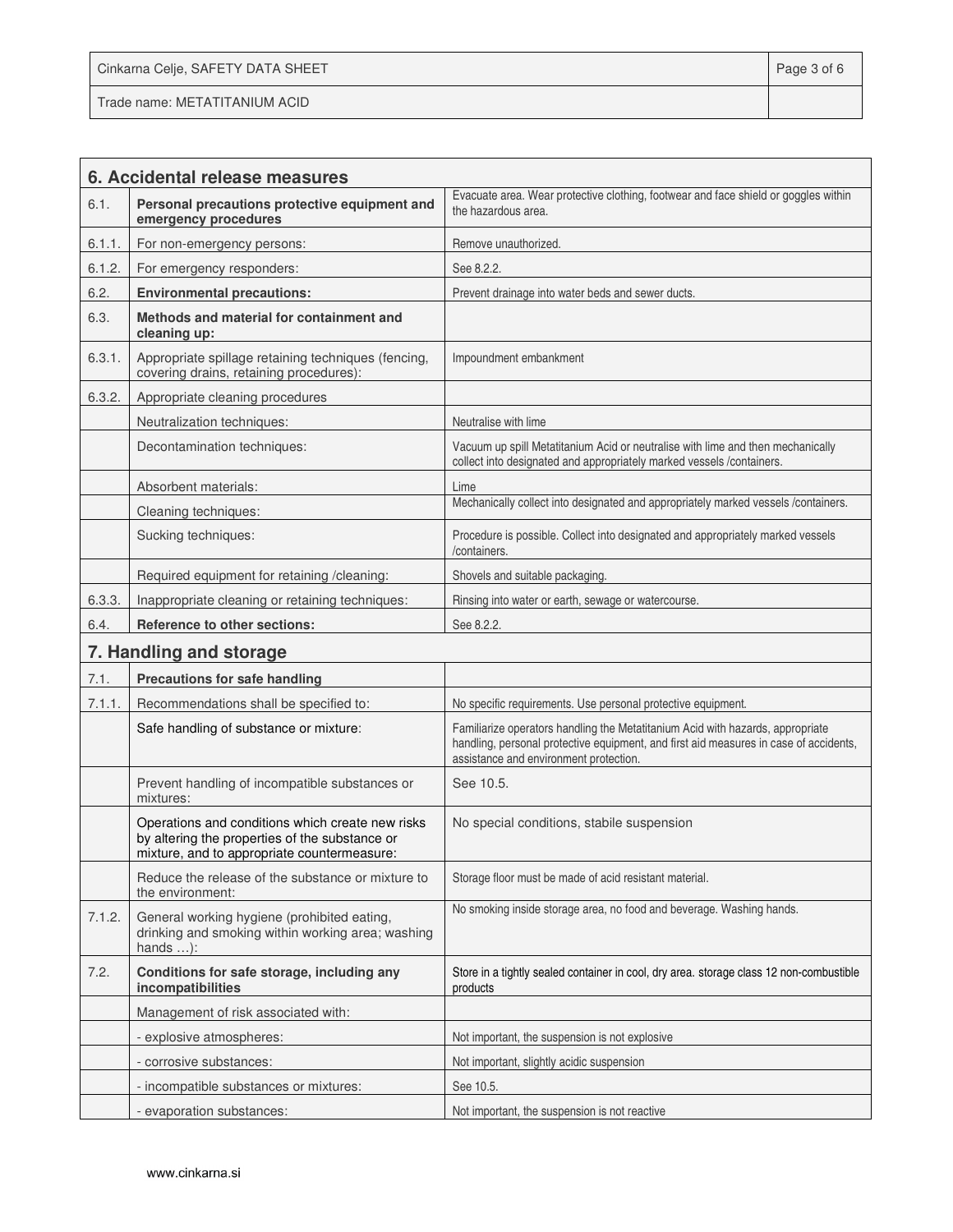| Cinkarna Celje, SAFETY DATA SHEET | Page 4 of 6 |
|-----------------------------------|-------------|
| Trade name: METATITANIUM ACID     |             |

|        | - potential ignition sources:                                                                                                                                                                                                                                                                                                      | Not important, the suspension not flammable                                       |
|--------|------------------------------------------------------------------------------------------------------------------------------------------------------------------------------------------------------------------------------------------------------------------------------------------------------------------------------------|-----------------------------------------------------------------------------------|
|        | How to control the effects of                                                                                                                                                                                                                                                                                                      |                                                                                   |
|        | - weather conditions:                                                                                                                                                                                                                                                                                                              | Not important, stable suspension                                                  |
|        | - ambient pressure:                                                                                                                                                                                                                                                                                                                | Not important, stable suspension                                                  |
|        | - temperature:                                                                                                                                                                                                                                                                                                                     | Not under 0 °C                                                                    |
|        | - sunlight:                                                                                                                                                                                                                                                                                                                        | Not important, stable suspension                                                  |
|        | - humidity:                                                                                                                                                                                                                                                                                                                        | Not important, stable suspension                                                  |
|        | Securing integrity of substance or mixture by use<br>of:                                                                                                                                                                                                                                                                           |                                                                                   |
|        | - stabilizers:                                                                                                                                                                                                                                                                                                                     | Not important, stable suspension                                                  |
|        | - antioxidants:                                                                                                                                                                                                                                                                                                                    | Not important, stable suspension                                                  |
|        | Other advice including:                                                                                                                                                                                                                                                                                                            | Not important, stable suspension                                                  |
|        | - ventilation requirements:                                                                                                                                                                                                                                                                                                        | Not important, stable suspension                                                  |
|        | - specific designs for storage rooms or vessels<br>(including retention walls and ventilation):                                                                                                                                                                                                                                    | Not important, stable suspension                                                  |
|        | - quantity limitations regarding storage conditions:                                                                                                                                                                                                                                                                               | Not important, stable suspension                                                  |
|        | - packaging compatibility:                                                                                                                                                                                                                                                                                                         | Not important, stable suspension                                                  |
| 7.3.   | Specific end use(s):                                                                                                                                                                                                                                                                                                               | See 1.2.                                                                          |
|        | 8. Exposure control/ personal protection                                                                                                                                                                                                                                                                                           |                                                                                   |
| 8.1.   | <b>Control parameters</b>                                                                                                                                                                                                                                                                                                          |                                                                                   |
| 8.1.1. | -Limit values (MV):                                                                                                                                                                                                                                                                                                                | Sulfuric acid aerosol - air concentration MV at workplace: 0.05 mg/m <sup>3</sup> |
|        | $\mathbf{r}$ $\mathbf{r}$ $\mathbf{r}$ $\mathbf{r}$ $\mathbf{r}$ $\mathbf{r}$ $\mathbf{r}$ $\mathbf{r}$ $\mathbf{r}$ $\mathbf{r}$ $\mathbf{r}$ $\mathbf{r}$ $\mathbf{r}$ $\mathbf{r}$ $\mathbf{r}$ $\mathbf{r}$ $\mathbf{r}$ $\mathbf{r}$ $\mathbf{r}$ $\mathbf{r}$ $\mathbf{r}$ $\mathbf{r}$ $\mathbf{r}$ $\mathbf{r}$ $\mathbf{$ | Not provided                                                                      |

|        | -Limit values (BAT):              | Not provided                                                                                                                                                                                                                                                                                                                                                                                      |
|--------|-----------------------------------|---------------------------------------------------------------------------------------------------------------------------------------------------------------------------------------------------------------------------------------------------------------------------------------------------------------------------------------------------------------------------------------------------|
|        | DNEL:                             | For sulfuric acid $-0.05$ mg/m <sup>3</sup> (8 hours)                                                                                                                                                                                                                                                                                                                                             |
|        | PNEC:                             | Not provided                                                                                                                                                                                                                                                                                                                                                                                      |
| 8.2.   | <b>Exposure control</b>           | See 5., 6., 7., 10., 11., 12. and 13. All must be permanently followed and controlled.                                                                                                                                                                                                                                                                                                            |
| 8.2.1. | Appropriate engineering controls: | stable suspension, personal equipment must always be in technically<br>perfect condition and clean. Never use damaged equipment. Constant<br>control is necessary                                                                                                                                                                                                                                 |
| 8.2.2. | Personal protective equipment:    | Do not use damaged personal protective equipment.                                                                                                                                                                                                                                                                                                                                                 |
|        | - respiratory protection:         | Not needed during work. In case of fire see 5.3.                                                                                                                                                                                                                                                                                                                                                  |
|        | - skin protection:                | Protective clothing - protection against the effects of liquid chemicals (type 3 or type<br>4) - SIST EN 14605. Protective clothing against chemical effects (type 6-limited<br>protection against liquid chemicals) - SIST EN 13034. Safety shoes SIST EN ISO<br>20345 (S3) or footwear protection against chemicals - Laboratory SIST EN 13832-2<br>and protective boots SIST EN ISO 20345 (S5) |
|        | - hand protection:                | Gloves for chemical protection - SIST EN ISO 374-1 Short-circuiting the hand<br>Suitable material: Nitrile rubber Glove material thickness: 0,12 mm Breakthrough time<br>(maximum wear time):> 480 min. In case of frequent contact with hands. Suitable<br>material: Nitrile rubber Glove material thickness: 0,38 mm Penetration time (maximum<br>wear time): > 480 min                         |
|        | - eye/face protection:            | Protective glasses (SIST EN 166). face shield                                                                                                                                                                                                                                                                                                                                                     |
|        | - heat radiation protection:      | Not important, stable suspension                                                                                                                                                                                                                                                                                                                                                                  |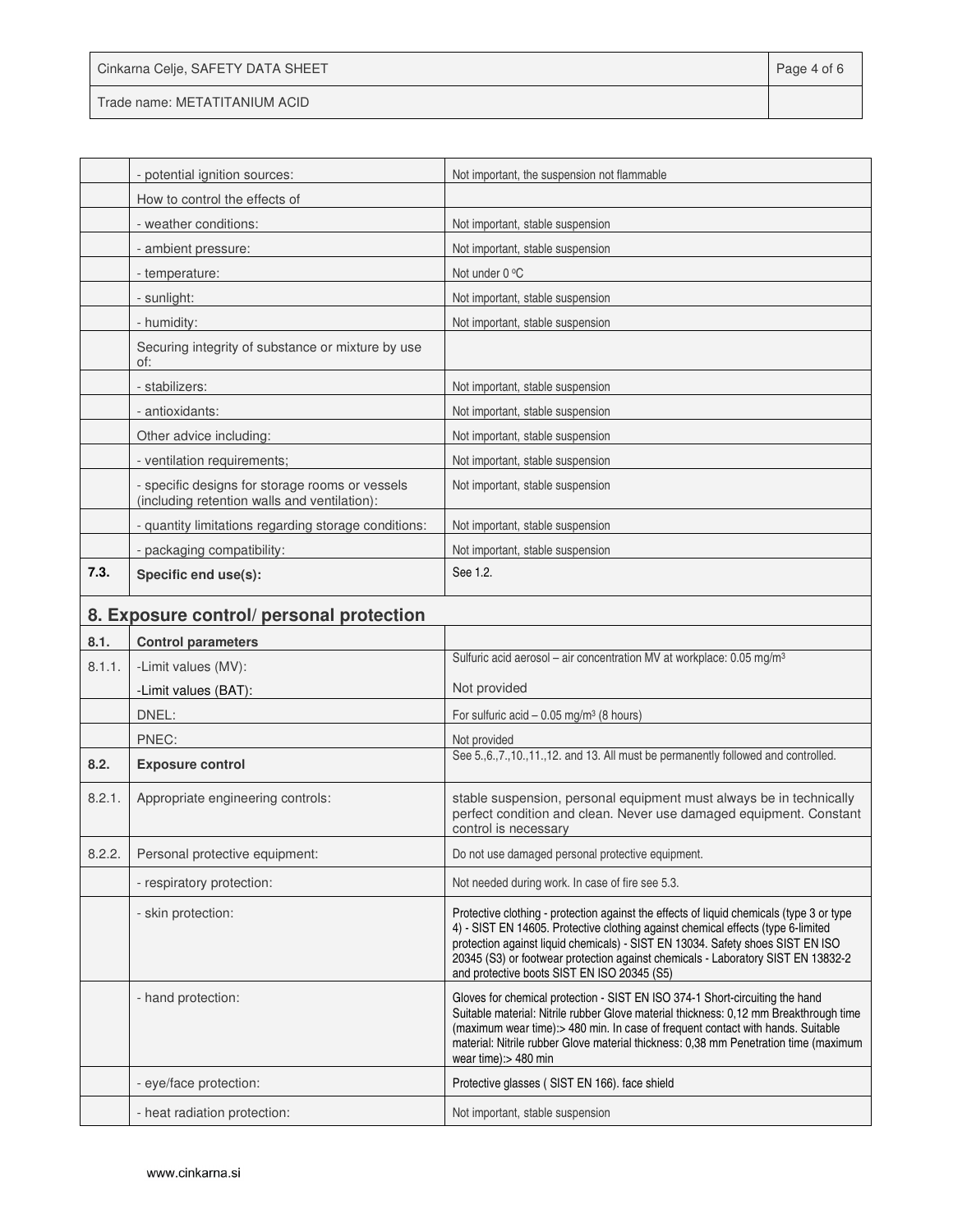| Cinkarna Celje, SAFETY DATA SHEET | Page 5 of 6 |
|-----------------------------------|-------------|
| Trade name: METATITANIUM ACID     |             |

|        | Other:                                                      | Not important, stable suspension                                                       |
|--------|-------------------------------------------------------------|----------------------------------------------------------------------------------------|
| 8.2.3. | Environment exposure control:                               | See 5., 6., 7., 10., 11., 12. and 13. All must be permanently followed and controlled. |
|        | 9. Physical and chemical properties                         |                                                                                        |
| 9.1.   | Information on basic physical and chemical<br>properties:   |                                                                                        |
|        | - Physical state:                                           | Suspension                                                                             |
|        | - Color                                                     | White                                                                                  |
|        | - odour:                                                    | Without                                                                                |
|        | pH:                                                         | >2                                                                                     |
|        | Melting/freezing point:                                     | $0^{\circ}C$                                                                           |
|        | Boiling point or initial boiling point and boiling<br>range | No data                                                                                |
|        | Flash point:                                                | Not flammable                                                                          |
|        | Auto-ignition temperature:                                  | Not flammable                                                                          |
|        | flammability (solid, gas):                                  | Not flammable                                                                          |
|        | Lower and upper explosion limit:                            | Not flammable                                                                          |
|        | Vapor pressure:                                             | Not flammable                                                                          |
|        | Density and/or relative density:                            | 1300 g/L (at 25 °C)                                                                    |
|        | Solubility:                                                 | Insoluble in water                                                                     |
|        | partition coefficient: n-octanol-water:                     | No data                                                                                |
|        | Decomposition temperature:                                  | No data                                                                                |
|        | Kinematic viscosity:                                        | App. 100 mPas (at 20 °C) Brookfield                                                    |
|        | Relative vapour density:                                    | No data                                                                                |
| 9.2.   | Other information:                                          | Concentration of present Sulfuric Acid: 1 % - 4,9 % by weight                          |
| 9.2.1  | Information on physical hazard classes                      |                                                                                        |
|        | -Explosives:                                                |                                                                                        |
|        | - Flammable gases:                                          | Not flammable                                                                          |
|        | - Aerosols:                                                 | Not flammable                                                                          |
|        | - Oxidising gases:                                          | Not flammable                                                                          |
|        | - Flammable liquids:                                        | Not flammable                                                                          |
|        | - Flammable solids:                                         | Not flammable                                                                          |
|        | - Corrosive to metals:                                      | slightly acidic suspension and corrosive to metals                                     |
| 9.2.2  | Other safety-related parameters:                            | No data                                                                                |
|        | 10. Stability and reactivity                                |                                                                                        |
| 10.1.  | <b>Reactivity:</b>                                          | Non-reactive.                                                                          |
| 10.2.  | <b>Chemical stability:</b>                                  | Stable and non-reactive under normal conditions of use and transport.                  |
| 10.3.  | Possible hazardous reactions:                               | No data, stable suspension                                                             |
| 10.4.  | <b>Conditions to avoid:</b>                                 | No data, stable suspension                                                             |
| 10.5.  | Incompatible materials:                                     | alkali because a higher temperature is released                                        |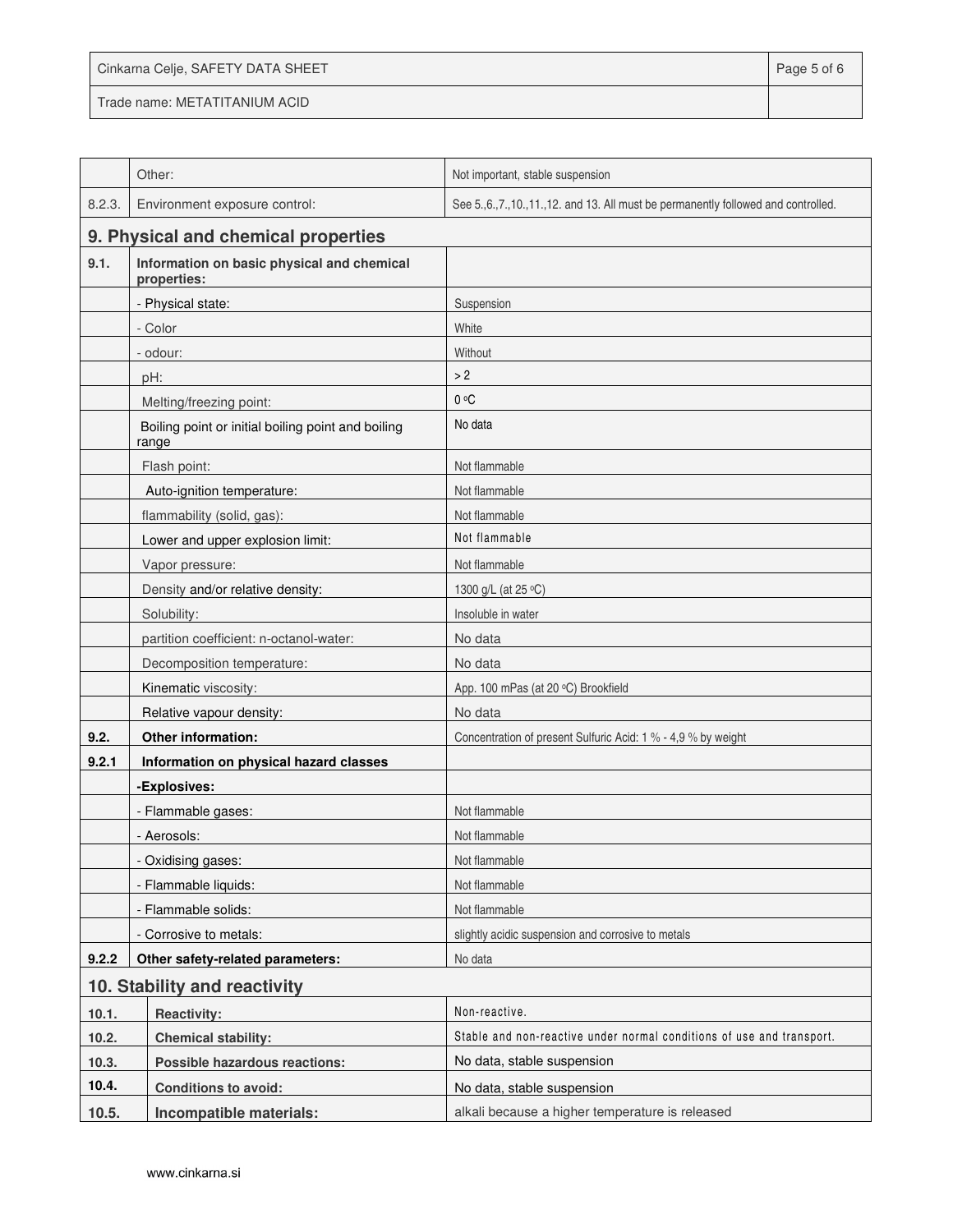| Cinkarna Celje, SAFETY DATA SHEET | Page 6 of 6 |
|-----------------------------------|-------------|
|-----------------------------------|-------------|

Trade name: METATITANIUM ACID

Ī

| 10.6.                       | Hazardous decomposition products:                                                                     | No data, stable suspension                                                                                                       |
|-----------------------------|-------------------------------------------------------------------------------------------------------|----------------------------------------------------------------------------------------------------------------------------------|
|                             | 11. Toxicological data                                                                                |                                                                                                                                  |
| 11.1.                       | Information on hazard classes as defined in<br>Regulation (EC) No 1272/2008                           |                                                                                                                                  |
|                             | - Acute toxicity:                                                                                     | No data, the suspension is corrosive                                                                                             |
|                             | - Skin corrosion/irritation:                                                                          | Skin irritation, the suspension is corrosive, hazard category 2                                                                  |
|                             | - Serious eye damage/irritation:                                                                      | Eye irritation, hazard category 2                                                                                                |
|                             | - Respiratory or skin sensitisation:                                                                  | Can cause irritation                                                                                                             |
|                             | - Germ cell mutagenicity:                                                                             | Not mutagenic                                                                                                                    |
|                             | - Carcinogenicity:                                                                                    | Not carcinogen                                                                                                                   |
|                             | - Toxicity for reproduction:                                                                          | No data, the suspension is corrosive                                                                                             |
|                             | - STOT - single exposure:                                                                             | No data, the suspension is corrosive                                                                                             |
|                             | - STOT - repeated exposure:                                                                           | No data, the suspension is corrosive                                                                                             |
|                             | - Aspiration hazard:                                                                                  | Can cause irritation                                                                                                             |
|                             | - Endocrine disrupting properties                                                                     | No data                                                                                                                          |
|                             | 12. Ecological information                                                                            |                                                                                                                                  |
| 12.1.                       | <b>Toxicity:</b>                                                                                      | not known, the suspension is corrosive                                                                                           |
| 12.2.                       | Persistence and degradability:                                                                        | Product is practically insoluble in water (less than 1 %) and conventional solvents.                                             |
| 12.3.                       | Bioaccumulative potential:                                                                            | No data, the suspension is corrosive                                                                                             |
| 12.4.                       | Mobility in soil:                                                                                     | Liquid - suspension, seep into the ground, the suspension is corrosive                                                           |
| 12.5.                       | <b>Results of PBT and vPvB assessment:</b>                                                            | Not classified as PBT or VPvB                                                                                                    |
| 12.6.                       | <b>Endocrine disrupting properties:</b>                                                               | No data                                                                                                                          |
| 12.7.                       | Other adversative effects:                                                                            | No data, the suspension is corrosive                                                                                             |
| 13. Disposal considerations |                                                                                                       |                                                                                                                                  |
| 13.1.                       | <b>Waste treatment methods:</b>                                                                       | Cleaning with water or incineration with appropriate equipment. Dispose of in<br>accordance with local and national regulations. |
|                             | 14. Transport information                                                                             |                                                                                                                                  |
|                             | ADR, RID, AND, IMDG, ICAO-TI/IATA-DGR                                                                 | Product not classified as dangerous according to transport legislation.                                                          |
| 14.1.                       | UN number or ID number:                                                                               | Not required.                                                                                                                    |
| 14.2.                       | UN proper shipping name:                                                                              | Not required, not ADR                                                                                                            |
| 14.3                        | Transport hazard class(es):                                                                           | Not required.                                                                                                                    |
| 14.4.                       | Packaging group:                                                                                      | Not required.                                                                                                                    |
| 14.5.                       | <b>Environmental hazards:</b>                                                                         | Not required.                                                                                                                    |
| 14.6.                       | Special precautions for user:                                                                         | Not required.                                                                                                                    |
| 14.7.                       | Maritime transport in bulk according to IMO<br>instruments:                                           | Not required.                                                                                                                    |
| 15. Regulatory information  |                                                                                                       |                                                                                                                                  |
| 15.1.                       | Safety, health and environmental<br>regulations/legislation specific for the substance<br>or mixture: | Rules and regulations regarding classification, labelling, and packaging of hazardous<br>substances and compounds.               |